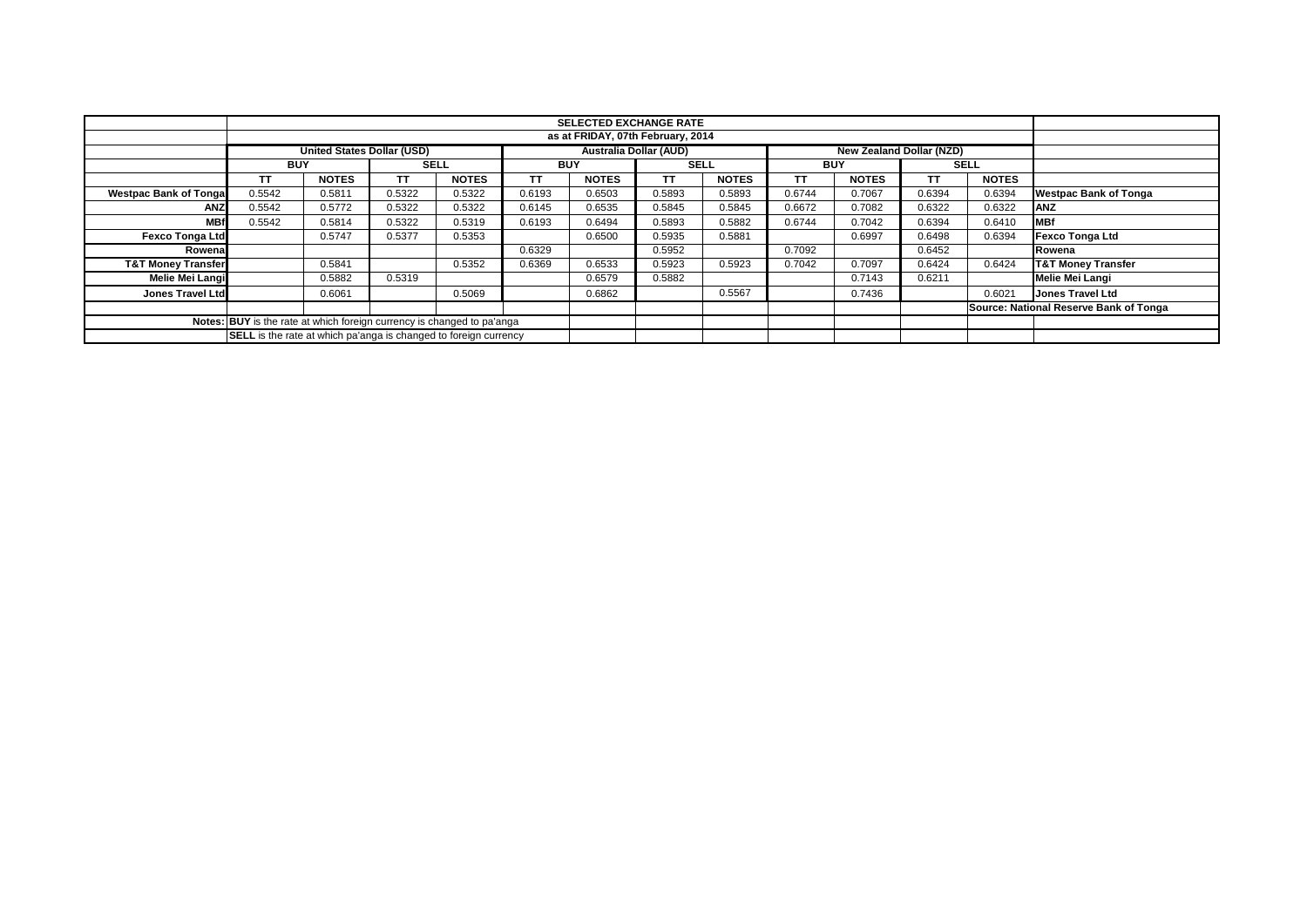|                                                                        |                                                                                                | <b>SELECTED EXCHANGE RATE</b>                                    |        |              |            |              |             |              |            |              |        |              |                                        |
|------------------------------------------------------------------------|------------------------------------------------------------------------------------------------|------------------------------------------------------------------|--------|--------------|------------|--------------|-------------|--------------|------------|--------------|--------|--------------|----------------------------------------|
|                                                                        |                                                                                                |                                                                  |        |              |            |              |             |              |            |              |        |              |                                        |
|                                                                        | as at FRIDAY, 14th February, 2014                                                              |                                                                  |        |              |            |              |             |              |            |              |        |              |                                        |
|                                                                        | <b>United States Dollar (USD)</b><br><b>Australia Dollar (AUD)</b><br>New Zealand Dollar (NZD) |                                                                  |        |              |            |              |             |              |            |              |        |              |                                        |
|                                                                        |                                                                                                | <b>BUY</b>                                                       |        | <b>SELL</b>  | <b>BUY</b> |              | <b>SELL</b> |              | <b>BUY</b> |              |        | <b>SELL</b>  |                                        |
|                                                                        |                                                                                                | <b>NOTES</b>                                                     | ΤT     | <b>NOTES</b> | <b>TT</b>  | <b>NOTES</b> | <b>TT</b>   | <b>NOTES</b> | ΤT         | <b>NOTES</b> | TΤ     | <b>NOTES</b> |                                        |
| <b>Westpac Bank of Tongal</b>                                          | 0.5561                                                                                         | 0.5830                                                           | 0.5341 | 0.5341       | 0.6199     | 0.6509       | 0.5899      | 0.5899       | 0.6699     | 0.7022       | 0.6349 | 0.6349       | <b>Westpac Bank of Tonga</b>           |
| <b>ANZ</b>                                                             | 0.5561                                                                                         | 0.5791                                                           | 0.5341 | 0.5341       | 0.6152     | 0.6542       | 0.5852      | 0.5852       | 0.6622     | 0.7032       | 0.6272 | 0.6272       | ANZ                                    |
| <b>MBf</b>                                                             | 0.5561                                                                                         | 0.5814                                                           | 0.5341 | 0.5348       | 0.6199     | 0.6494       | 0.5899      | 0.5882       | 0.6699     | 0.7042       | 0.6349 | 0.6329       | <b>MBf</b>                             |
| <b>Fexco Tonga Ltd</b>                                                 |                                                                                                | 0.5766                                                           | 0.5408 | 0.5371       |            | 0.6507       | 0.5961      | 0.5887       |            | 0.6945       | 0.6479 | 0.6346       | <b>Fexco Tonga Ltd</b>                 |
| Rowenal                                                                |                                                                                                |                                                                  |        |              | 0.6329     |              | 0.5952      |              | 0.7092     |              | 0.6410 |              | Rowena                                 |
| <b>T&amp;T Money Transfer</b>                                          |                                                                                                | 0.5860                                                           |        | 0.5371       | 0.6369     | 0.6539       | 0.5929      | 0.5929       | 0.7042     | 0.7052       | 0.6402 | 0.6402       | <b>T&amp;T Money Transfer</b>          |
| Melie Mei Langi                                                        |                                                                                                | 0.5882                                                           | 0.5291 |              |            | 0.6579       | 0.5814      |              |            | 0.7143       | 0.6250 |              | <b>Melie Mei Langi</b>                 |
| Jones Travel Ltd                                                       |                                                                                                | 0.6081                                                           |        | 0.5087       |            | 0.6869       |             | 0.5573       |            | 0.7384       |        | 0.5973       | <b>Jones Travel Ltd</b>                |
|                                                                        |                                                                                                |                                                                  |        |              |            |              |             |              |            |              |        |              | Source: National Reserve Bank of Tonga |
| Notes: BUY is the rate at which foreign currency is changed to pa'anga |                                                                                                |                                                                  |        |              |            |              |             |              |            |              |        |              |                                        |
|                                                                        |                                                                                                | SELL is the rate at which pa'anga is changed to foreign currency |        |              |            |              |             |              |            |              |        |              |                                        |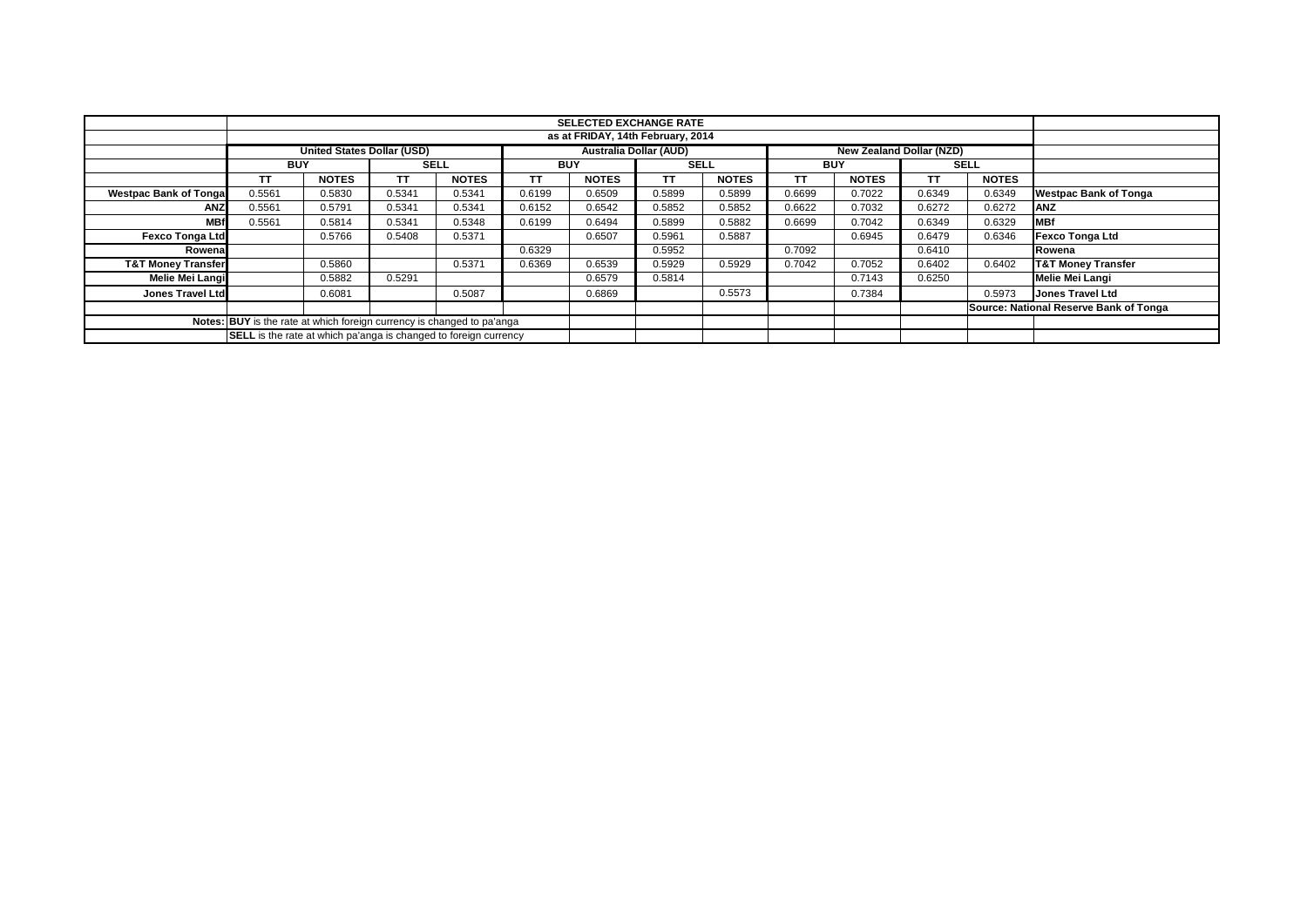|                                                                                  | <b>SELECTED EXCHANGE RATE</b> |                                                                                         |             |              |           |                                   |        |              |        |              |        |              |                                        |
|----------------------------------------------------------------------------------|-------------------------------|-----------------------------------------------------------------------------------------|-------------|--------------|-----------|-----------------------------------|--------|--------------|--------|--------------|--------|--------------|----------------------------------------|
|                                                                                  |                               |                                                                                         |             |              |           | as at FRIDAY, 21st February, 2014 |        |              |        |              |        |              |                                        |
|                                                                                  |                               |                                                                                         |             |              |           |                                   |        |              |        |              |        |              |                                        |
|                                                                                  |                               | <b>Australia Dollar (AUD)</b><br>United States Dollar (USD)<br>New Zealand Dollar (NZD) |             |              |           |                                   |        |              |        |              |        |              |                                        |
|                                                                                  | <b>BUY</b>                    |                                                                                         | <b>SELL</b> |              |           | <b>BUY</b>                        |        | <b>SELL</b>  |        | <b>BUY</b>   |        | <b>SELL</b>  |                                        |
|                                                                                  |                               | <b>NOTES</b>                                                                            | тт          | <b>NOTES</b> | <b>TT</b> | <b>NOTES</b>                      | TT     | <b>NOTES</b> | ΤT     | <b>NOTES</b> | ТT     | <b>NOTES</b> |                                        |
| <b>Westpac Bank of Tongal</b>                                                    | 0.5548                        | 0.5817                                                                                  | 0.5328      | 0.5328       | 0.6181    | 0.6491                            | 0.5881 | 0.5881       | 0.6725 | 0.7048       | 0.6375 | 0.6375       | <b>Westpac Bank of Tonga</b>           |
| ANZ                                                                              | 0.5548                        | 0.5778                                                                                  | 0.5328      | 0.5328       | 0.6131    | 0.6521                            | 0.5831 | 0.5831       | 0.6653 | 0.7063       | 0.6303 | 0.6303       | <b>ANZ</b>                             |
| <b>MBf</b>                                                                       | 0.5548                        | 0.5814                                                                                  | 0.5328      | 0.5319       | 0.6181    | 0.6494                            | 0.5881 | 0.5882       | 0.6725 | 0.7042       | 0.6375 | 0.6369       | <b>IMBf</b>                            |
| <b>Fexco Tonga Ltd</b>                                                           |                               | 0.5753                                                                                  | 0.5399      | 0.5359       |           | 0.6485                            | 0.5956 | 0.5867       |        | 0.6977       | 0.6518 | 0.6376       | <b>Fexco Tonga Ltd</b>                 |
| Rowena                                                                           |                               |                                                                                         |             |              | 0.6329    |                                   | 0.5952 |              | 0.6993 |              | 0.6452 |              | Rowena                                 |
| <b>T&amp;T Money Transfer</b>                                                    |                               | 0.5877                                                                                  |             | 0.5388       | 0.6329    | 0.6514                            | 0.5904 | 0.5904       | 0.6993 | 0.7050       | 0.6397 | 0.6397       | <b>T&amp;T Money Transfer</b>          |
| Melie Mei Langi                                                                  |                               | 0.5882                                                                                  | 0.5291      |              |           | 0.6579                            | 0.5814 |              |        | 0.7143       | 0.6211 |              | Melie Mei Langi                        |
| <b>Jones Travel Ltd</b>                                                          |                               | 0.6067                                                                                  |             | 0.5074       |           | 0.6847                            |        | 0.5553       |        | 0.7416       |        | 0.6003       | <b>Jones Travel Ltd</b>                |
| <b>MoneyGram</b>                                                                 | 0.5721                        |                                                                                         | 0.5379      |              | 0.6363    |                                   | 0.6024 |              | 0.7011 |              | 0.6493 |              | MoneyGram                              |
|                                                                                  |                               |                                                                                         |             |              |           |                                   |        |              |        |              |        |              | Source: National Reserve Bank of Tonga |
| <b>BUY</b> is the rate at which foreign currency is changed to pa'anga<br>Notes: |                               |                                                                                         |             |              |           |                                   |        |              |        |              |        |              |                                        |
| <b>SELL</b> is the rate at which pa'anga is changed to foreign currency          |                               |                                                                                         |             |              |           |                                   |        |              |        |              |        |              |                                        |